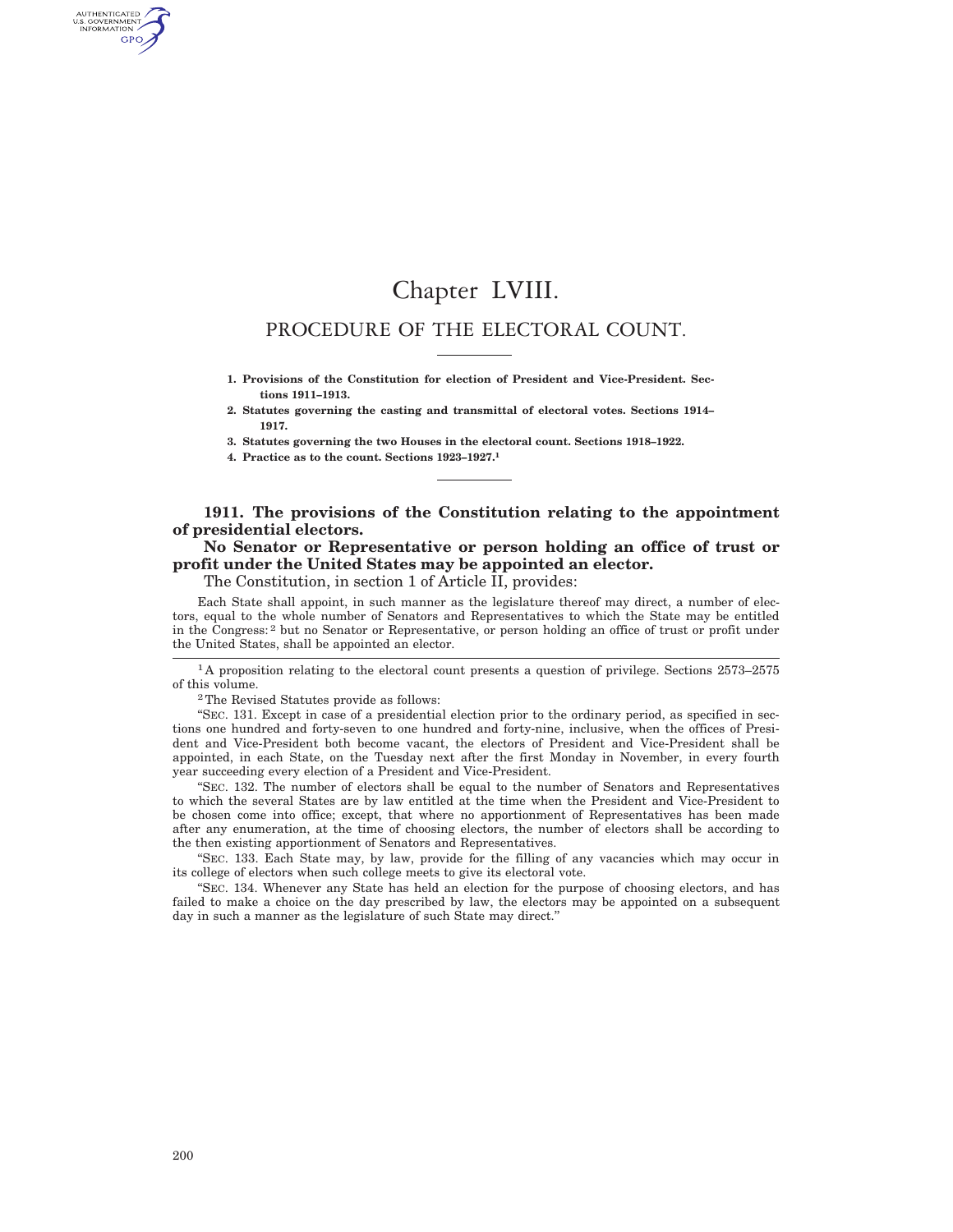### **1912.** Section 1 of Article II of the Constitution provides:

The Congress may determine the time of chusing the electors, and the day on which they shall give their votes; which day shall be the same throughout the United States.1

**1913. Provisions of the Constitution for the choice of President and Vice-President by the electors; for the electoral count, and for elections in House and Senate in default of choice by the electors.—**The twelfth amendment to the Constitution, proclaimed as ratified September 25, 1804, provides:

The electors shall meet in their respective States, and vote by ballot for President and Vice-President, one of whom, at least, shall not be an inhabitant of the same State with themselves; they shall name in their ballots the person voted for as President, and in distinct ballots the person voted for as Vice-President, and they shall make distinct lists of all persons voted for as President, and of all persons voted for as Vice-President, and of the number of votes for each, which lists they shall sign and certify, and transmit sealed to the seat of the Government of the United States, directed to the President of the Senate. The President of the Senate shall, in presence of the Senate and House of Representatives, open all the certificates and the votes shall then be counted. The person having the greatest number of votes for President shall be the President, if such number be a majority of the whole number of electors appointed; and if no person have such majority, then from the persons having the highest numbers, not exceeding three, on the list of those voted for as President, the House of Representatives shall choose immediately, by ballot, the President. But in choosing the President the votes shall be taken by States, the representation from each State having one vote; a quorum for this purpose shall consist of a member or members from two-thirds of the States, and a majority of all the States shall be necessary to a choice. And if the House of Representatives shall not choose a President whenever the right of choice shall devolve upon them before the fourth day of March next following, then the Vice-President shall act as President, as in the case of the death or other constitutional disability of the President. The person having the greatest number of votes as Vice-President shall be the Vice-President, if such number be a majority of the whole number of electors appointed, and if no person have a majority, then from the two highest numbers on the list the Senate shall choose the Vice-President; a quorum for the purpose shall consist of two-thirds of the whole number of Senators, and a majority of the whole number shall be necessary to a choice. But no person constitutionally ineligible to the office of President shall be eligible to that of Vice-President of the United States.2

The Revised Statutes provide:

''SEC. 135. The electors for each State shall meet and give their votes upon the first Wednesday in December in the year in which they are appointed, at such place, in each State, as the legislature of such State shall direct.''

2Originally the Constitution provided as follows:

''The electors shall meet in their respective States, and vote by ballot for two persons, of whom one at least shall not be an inhabitant of the same State with themselves. And they shall make a list of all the persons voted for, and of the number of votes for each, which list they shall sign and certify, and transmit sealed to the seat of the Government of the United States, directed to the President of the Senate. The President of the Senate shall, in the presence of the Senate and House of Representatives, open all the certificates, and the votes shall then be counted. The person having the greatest number of votes shall be the President, if such number be a majority of the whole number of electors appointed; and if there be more than one who have such majority, and have an equal number of votes, then the House of Representatives shall immediately chuse by ballot one of them for President; and if no person have a majority, then from the five highest on the list the said House shall in like manner chuse the President. But in chusing the President, the votes shall be taken by States, the representation from each State having one vote. A quorum for this purpose shall consist of a member or members from two-thirds of the States, and a majority of all the States shall be necessary to a choice. In every case, after the choice of the President, the person having the greatest number of votes of the electors shall be the Vice-President. But if there should remain two or more who have equal votes, the Senate shall chuse from them by ballot the Vice-President.''

This paragraph was superseded in 1804 by the twelfth amendment.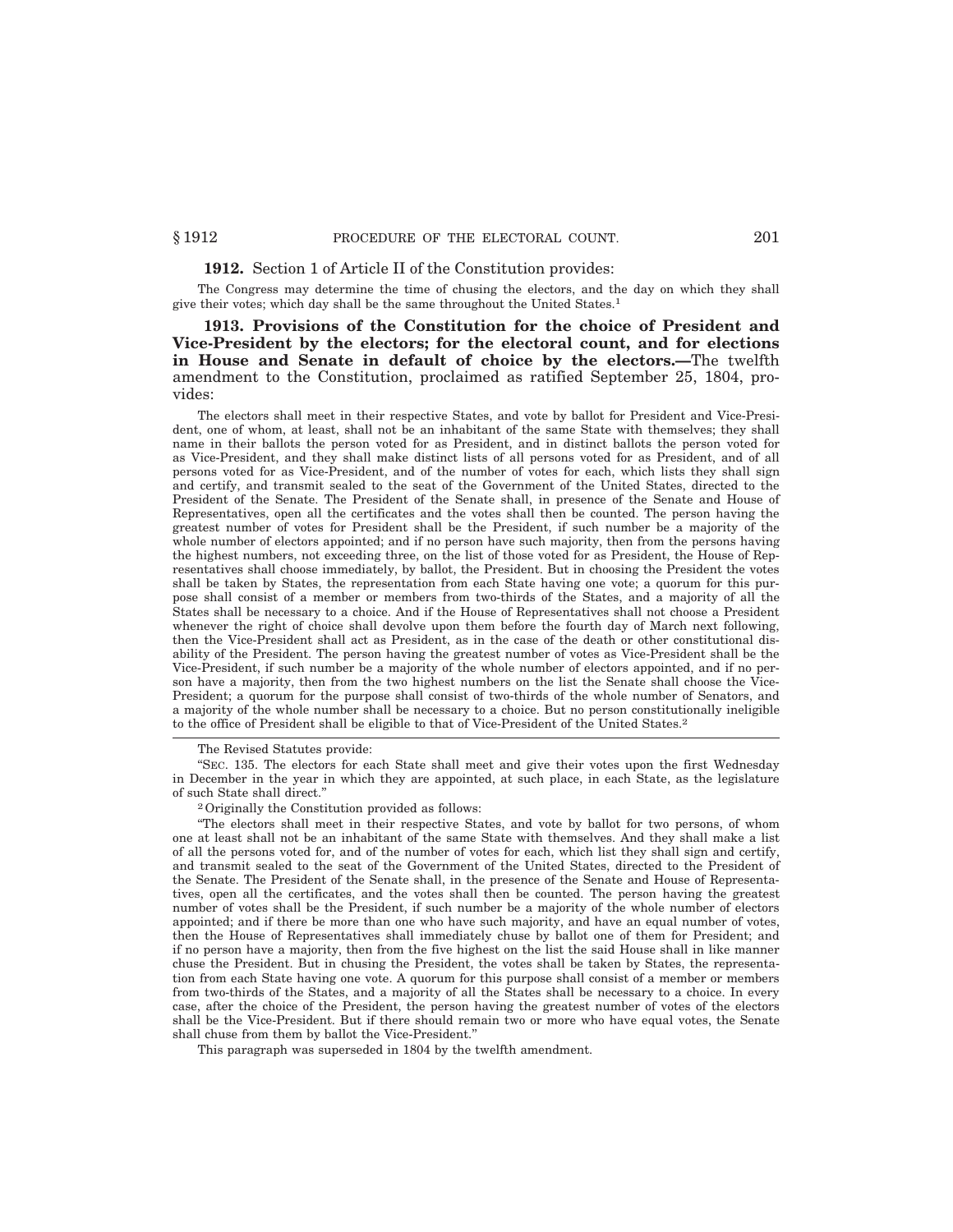**1914. The statutes designate the time for the choice of electors of President and Vice-President, and the time for their meeting to give in their votes.**

**A controversy in any State over the appointment of Presidential electors settled in accordance with a law of that State six days before the time for the meeting of the electors shall not be a cause of question in the counting of the electoral vote by Congress.**

The act<sup>1</sup> approved February 3,  $1887<sup>2</sup>$  provides:

That the electors of each State shall meet and give their votes on the second Monday in January next following their appointment,<sup>3</sup> at such place in each State as the legislature of such State shall direct.

SEC. 2. That if any State shall have provided, by laws enacted prior to the day fixed for the appointment of the electors, for its final determination of any controversy or contest concerning the appointment of all or any of the electors of such State, by judicial or other methods or procedures, and such determination shall have been made at least six days before the time fixed for the meeting of the electors, such determination made pursuant to such law so existing on said day, and made at least six days prior to the said time of meeting of the electors, shall be conclusive, and shall govern in the counting of the electoral votes as provided in the Constitution, and as hereinafter regulated, so far as the ascertainment of the electors appointed by such State is concerned.

**1915. The executive of each State is charged with the duty of transmitting to the Secretary of State of the United States a certificate of the appointment of electors and the names and votes; and of delivering a similar certificate to the electors.**

**It is the duty of the executive of any State wherein there may be a controversy as to the appointment of electors to transmit to the Secretary of State of the United States a certificate of the determination thereof.**

**The Secretary of State is required to transmit to Congress copies of certificates received from the State executives relating to the appointment of Presidential electors.**

The act approved February 3, 1887<sup>2</sup> provides:

That it shall be the duty of the executive of each State, as soon as practicable after the conclusion of the appointment of electors 4 in such State, by the final ascertainment under and in pursuance of the

<sup>1</sup>This is the act providing for the conduct of the electoral count. For the debates and proceedings on its adoption see first session Forty-ninth Congress, Record, pp. 815, 863, 1019, 1057, 2387, 2427; second session, pp. 29, 45, 74, 668.

2 24 Stat. L., p. 373.

<sup>3</sup>The law of 1845 (5 Stat. L., p. 721) provided an uniform day of election for appointment of electors, "the Tuesday next after the first Monday in November, in every fourth year." An old law of 1792 (1 Stat. L., p. 240) provided for a special election in case of vacancies in both offices, but this was repealed by the act of 1886 (24 Stat. L., p. 1), which provided for succession down through the cabinet, and the calling of an extra session of Congress.

<sup>4</sup> "The number of electors shall be equal to the number of Senators and Representatives to which the several States are by law entitled at the time when the President and Vice-President to be chosen come into office; except that when no apportionment of Representatives has been made after any enumeration, at the time of choosing electors, the number of electors shall be according to the then existing apportionment of Senators and Representatives.'' (Sec. 132, R. S.) The States may provide by law for filling vacancies; and the electors for each State meet at such place as the legislature may direct and give their votes on the first Wednesday in December in the year in which they are appointed. (Secs. 133–135, R. S.)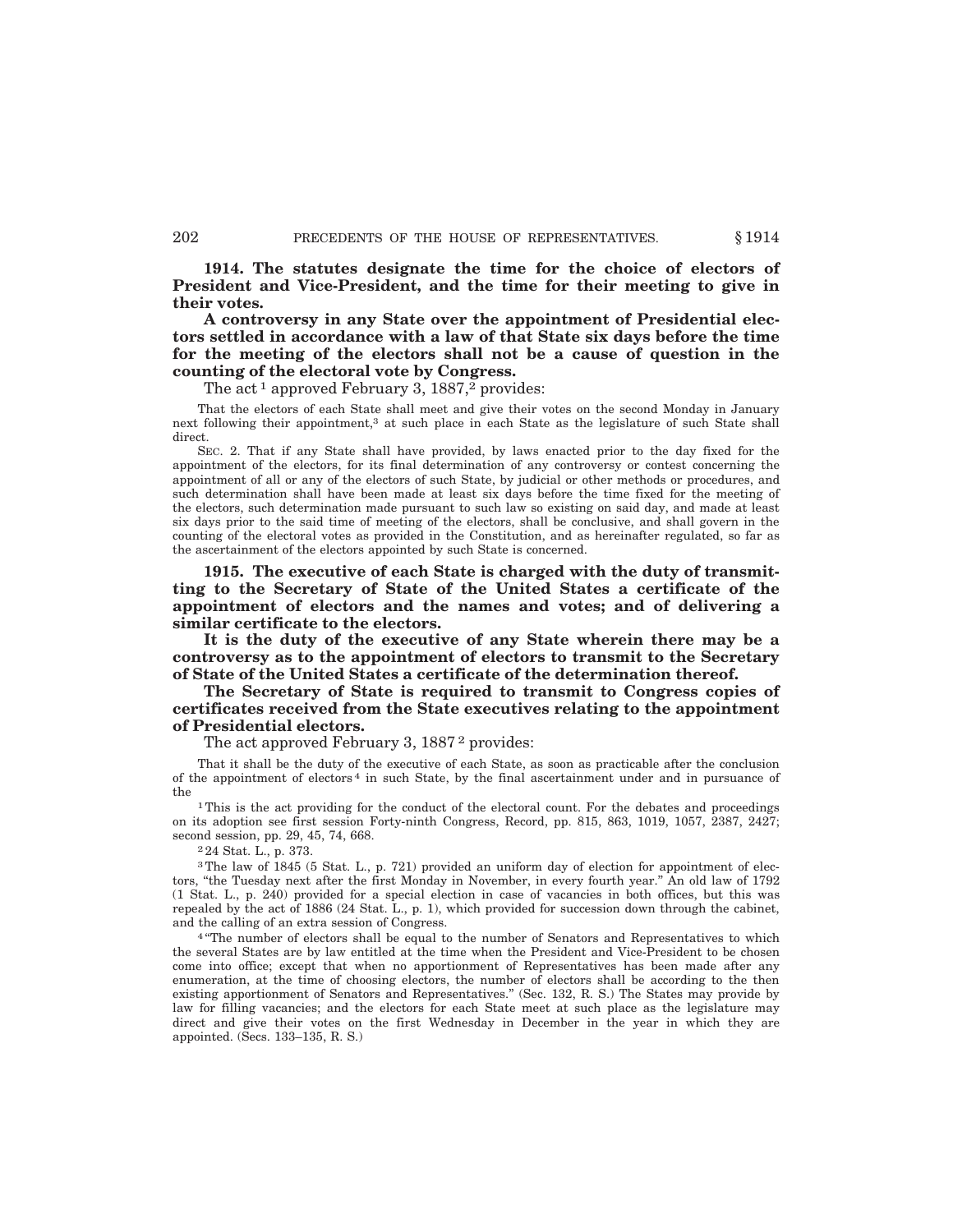laws of such State providing for such ascertainment, to communicate, under the seal of the State, to the Secretary of State of the United States, a certificate of such ascertainment of the electors appointed, setting forth the names of such electors and the canvass or other ascertainment under the laws of such State of the number of votes given or cast for each person for whose appointment any and all votes have been given or cast; and it shall also thereupon be the duty of the executive of each State to deliver to the electors of such State, on or before the day on which they are required by the preceding section to meet, the same certificate, in triplicate, under the seal of the State; and such certificate shall be inclosed and transmitted by the electors at the same time and in the same manner as is provided by law for transmitting by such electors to the seat of Government the lists of all persons voted for as President and of all persons voted for as Vice-President; and section one hundred and thirty-six of the Revised Statutes is hereby repealed; and if there shall have been any final determination in a State of a controversy or contest as provided for in section two of this act, it shall be the duty of the executive of such State, as soon as practicable after such determination, to communicate, under the seal of the State, to the Secretary of State of the United States, a certificate of such determination, in form and manner as the same shall have been made; and the Secretary of State of the United States, as soon as practicable after the receipt at the State Department of each of the certificates hereinbefore directed to be transmitted to the Secretary of State, shall publish, in such public newspaper as he shall designate, such certificates in full; and at the first meeting of Congress thereafter he shall transmit to the two Houses of Congress copies in full of each and every such certificate so received theretofore at the State Department.

# **1916. The statutes provide for transmitting the certificates of the action of the electors in each State to the President of the Senate.**

### Section 138 of the Revised Statutes provides:

The electors shall make and sign three certificates of all the votes given by them, each of which certificates shall contain two distinct lists, one of the votes for President and the other of the votes for Vice-President, and shall annex to each of the certificates one of the lists of the electors which shall have been furnished to them by direction of the executive of the State.

Sections 139 and 140 provide for the sealing, certifying, and transmitting of these certificates, two of the three copies being sent to the President of the Senate, one by messenger and the other by mail, while the third is delivered to the judge of the district in which the electors assemble.

**1917. Certificates of the votes of the electors in the several States for President and Vice-President are transmitted to the President of the Senate, who may in case of delay send for them.—The act of October 19, 1888,<sup>1</sup>** provides:

That the certificates and lists of votes for President and Vice-President of the United States, mentioned in chapter one of title three of the Revised Statutes of the United States, and in the act to which this is a supplement,2 shall be forwarded, in the manner therein provided, to the President of the Senate forthwith after the second Monday in January, on which the electors shall give their votes.

SEC. 2. That section one hundred and forty-one of the Revised Statutes of the United States is hereby so amended as to read as follows:

''SEC. 141. Whenever a certificate of votes from any State has not been received at the seat of Government on the fourth Monday of the month of January in which their meeting shall have been held the Secretary of State shall send a special messenger to the district judge in whose custody one certificate of the votes from that State has been lodged, and such judge shall forthwith transmit that list to the seat of Government.''

**1918. The electoral count occurs in the Hall of the House at 1 p.m. on the second Wednesday of February succeeding every meeting of electors.**

<sup>1</sup> 25 Stat. L., pp. 613, 614.

<sup>2</sup>See section 1916 of this volume.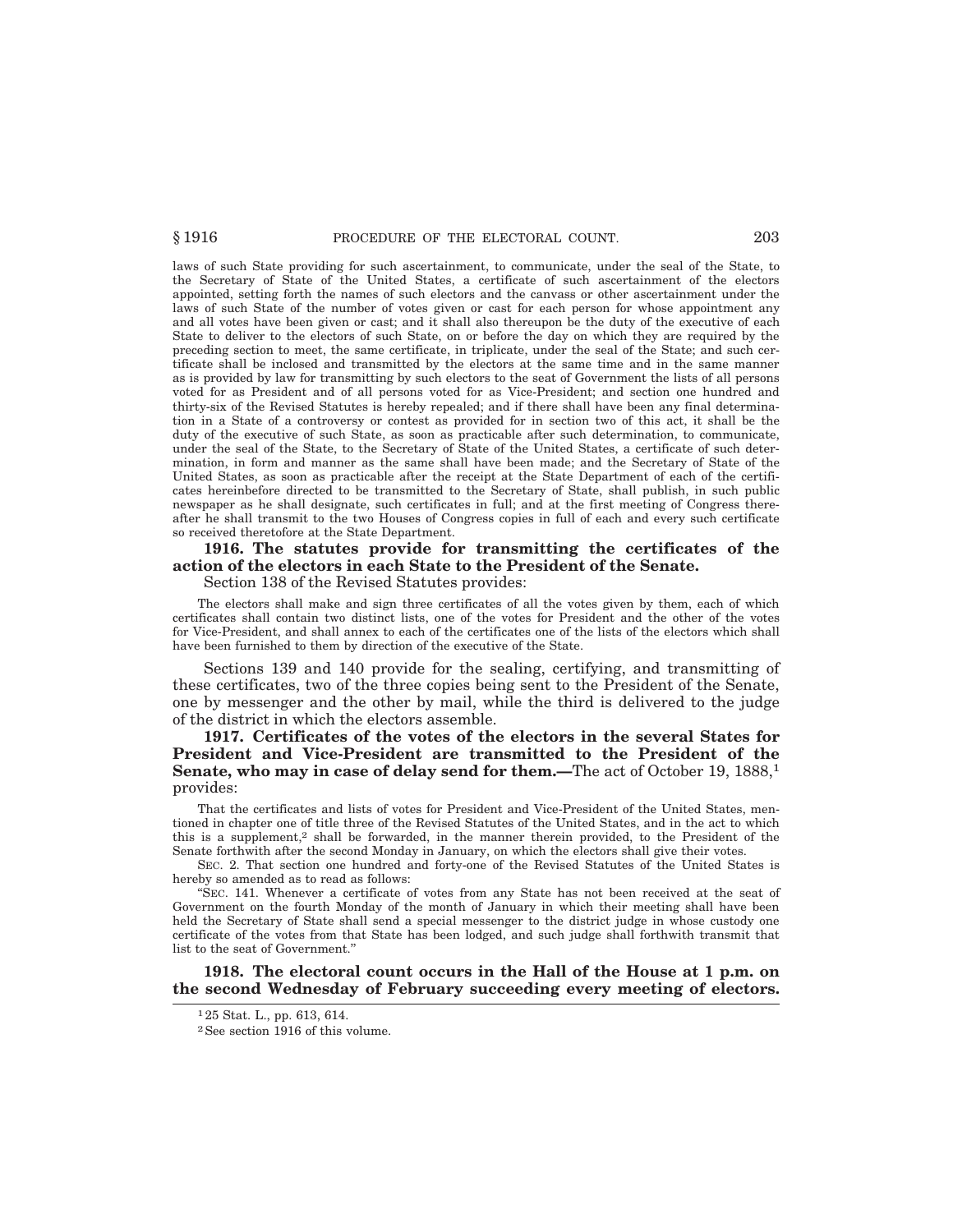**The President of the Senate is the presiding officer of the joint meeting for the count of the electoral votes.**

**Two tellers are appointed on the part of each House to tabulate the votes in the electoral count.**

**At the conclusion of the electoral count the President of the Senate merely announces the state of the vote, which, with the list of the votes, is entered on the Journals of the two Houses.**

**The certificates of electoral votes are presented to the joint meeting in alphabetical order of States, and on being read are subject to objection in writing signed by at least one Member and one Senator.**

**In case of objection to an electoral certificate, or in case of conflicting certificates, the Senate retires and the two Houses consider the matter separately.**

The act approved February 2,  $1887<sup>1</sup>$  provides:

SEC. 4. That Congress shall be in session on the second Wednesday in February succeeding every meeting of the electors.2

The Senate and House of Representatives shall meet in the Hall of the House of Representatives at the hour of 1 o'clock in the afternoon on that day, and the President of the Senate shall be their presiding officer.3

Two tellers 4 shall be previously appointed on the part of the Senate and two on the part of the House of Representatives, to whom shall be handed, as they are opened by the President of the Senate, all the certificates and papers purporting to be certificates of the electoral votes, which certificates and papers shall be opened, presented, and acted upon in the alphabetical order of the States, beginning with the letter A; and said tellers, having then read the same in the presence and hearing of the two Houses, shall make a list of the votes as they shall appear from the said certificates; and the votes having been ascertained and counted in the manner and accordihg to the rules in this act provided, the result of the same shall be delivered to the President of the Senate, who shall thereupon announce the state of the vote,<sup>5</sup> which announcement shall be deemed a sufficient declaration of the persons, if any, elected President and Vice-President of the United States and, together with a list of the votes, be entered on the Journals of the two Houses.

Upon such reading of any such certificate or paper, the President of the Senate shall call for objections, if any. Every objection shall be made in writing, and shall state clearly and concisely, and without argument, the ground thereof, and shall be signed by at least one Senator and one Member of the House of Representatives before the same shall be received. When all objections so made to any vote or paper from a State shall have been received and read, the Senate shall thereupon withdraw, and such objections shall be submitted to the Senate for its decision, and the Speaker of the House of Representatives shall, in like manner, submit such objections to the House of Representatives for its decision, and no electoral vote or votes from any State which shall have been regularly given by electors whose appointment has been lawfully certified to according to section 3 of this act from which but one return has been received shall be rejected, but the two Houses concurrently may reject the vote or votes when they

<sup>1</sup> 24 Stat. L., pp. 373, 374.

<sup>2</sup>From act of 1792, 1 Stat. L., p. 240.

<sup>3</sup>From the temporary act of January 29, 1877, to govern the electoral count of that year. (19 Stat. L., p. 227.) Also from the joint rule of 1865. (See sec. 1951, footnote, of this work.)

<sup>4</sup>From act of 1877 and joint rule of 1865; but there had been tellers from the earliest count. (See sec. 1928 et seq. of this work.)

<sup>&</sup>lt;sup>5</sup> In the law of 1877 the words "state of the vote" were followed by the words "and the names of the persons, if any, elected.'' These words were also included in the bill of 1887 as it passed the Senate, but were stricken out in the House. (Second session Forty-nintb Congress, Record, pp. 29, 76.) These words were in the joint rule of 1865 and in earlier joint rules. (See sec. 1951 of this volume.)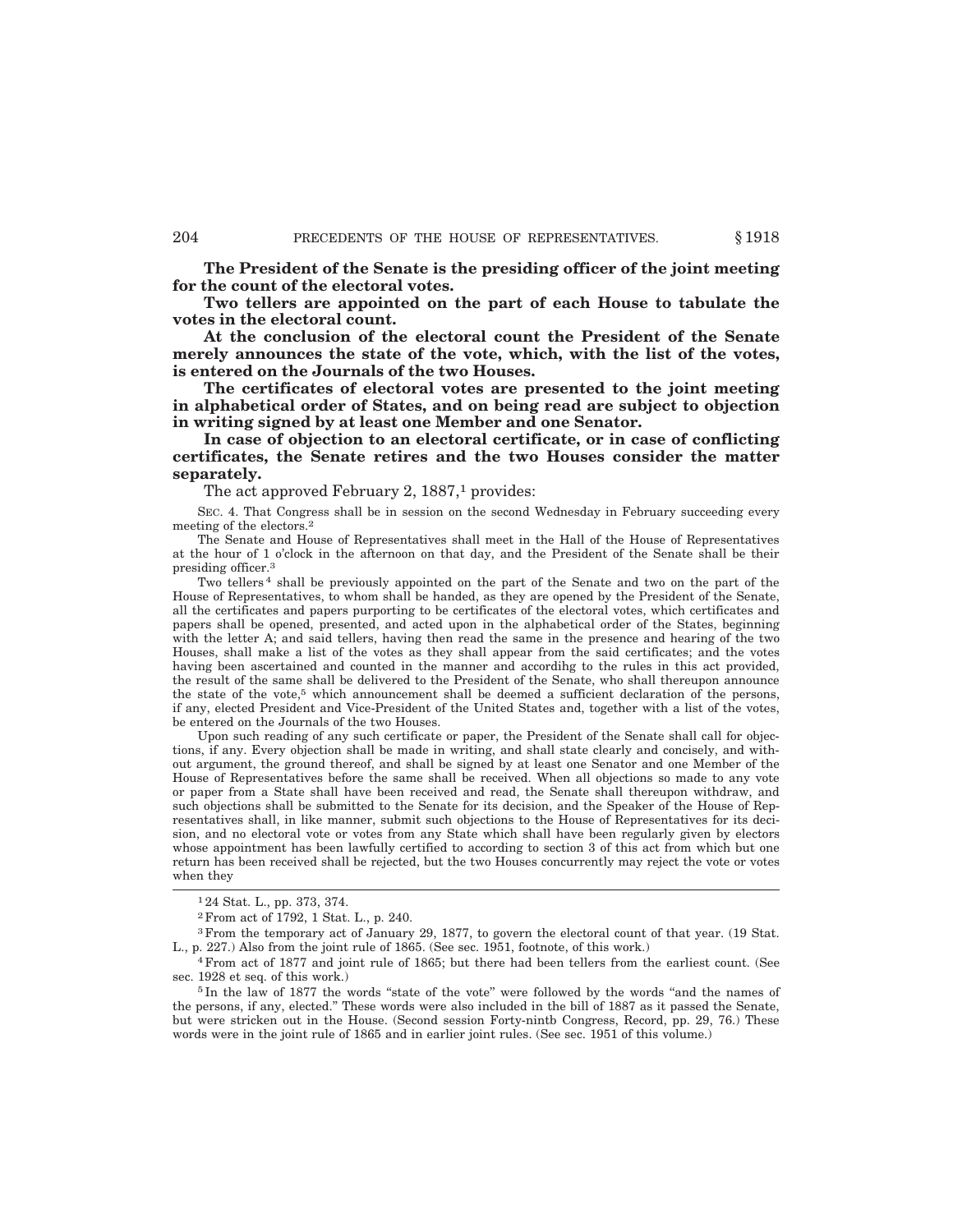agree that such vote or votes have not been so regularly given by electors whose appointment has been so certified.

If more than one return or paper purporting to be a return  $1$  from a State shall have been received by the President of the Senate, those votes, and those only, shall be counted which shall have been regularly gived by the electors who are shown by the determination mentioned in section  $2<sup>2</sup>$  of this act to have been appointed, if the determination in said section provided for shall have been made, or by such successors or substitutes, in case of a vacancy in the board of electors so ascertained, as have been appointed to fill such vacancy in the mode provided by the laws of the State; but in case there shall arise the question which of two or more of such State authorities determining what electors have been appointed, as mentioned in section 2 of this act, is the lawful tribunal of such State, the votes regularly given of those electors, and those only, of such State shall be counted whose title as electors the two Houses, acting separately, shall concurrently decide is supported by the decision of such State so authorized by its laws, and in such case of more than one return or paper purporting to be a return from a State, if there shall have been no such determination of the question in the State aforesaid, then those votes, and those only, shall be counted which the two Houses shall concurrently decide were cast by lawful electors appointed in accordance with the laws of the State, unless the two Houses, acting separately, shall concurrently decide such votes not to be the lawful votes of the legally appointed electors of such State. But if the two Houses shall disagree in respect of the counting of such votes, then, and in that case, the votes of the electors whose appointment shall have been certified by the executive of the State, under the seal thereof, shall be counted. When the two Houses have voted, they shall immediately again meet, and the presiding officer shall then announce the decision of the questions submitted. No votes or papers from any other State shall be acted upon until the objections previously made to the votes or papers from any State shall have been finally disposed of.

**1919. The statutes give directions for seating the officers and Members of the two Houses at the counting of the electoral vote.**

**The statutes prescribe directions as to recesses and adjournments of the joint meeting and the two Houses during the count of the electoral vote.**

The act approved February 2,  $1887<sup>3</sup>$  providing the method of conducting the electoral count, prescribes:

That at such joint meeting of the two Houses seats shall be provided as follows: For the President of the Senate, the Speaker's chair; for the Speaker, immediately upon his left; the Senators, in the body of the Hall upon the right of the presiding officer; for the Representatives, in the body of the Hall not provided for the Senators; for the tellers, Secretary of the Senate, and Clerk of the House of Representatives, at the Clerk's desk; for the other officers of the two Houses, in front of the Clerk's desk and upon each side of the Speaker's platform.4

Such joint meeting shall not be dissolved until the count of electoral votes shall be completed and the result declared; and no recess shall be taken unless a question shall have arisen in regard to counting any such votes, or otherwise under this act, in which case it shall be competent for either House, acting separately, in the manner hereinbefore provided, to direct a recess of such House not beyond the next calendar day, Sunday excepted, at the hour of 10 o'clock in the forenoon. But if the counting of the electoral votes and the declaration of the result shall not have been completed before the fifth calendar day next after such first meeting of the two Houses, no further or other recess shall be taken by either House.5

1The act of 1877 provided the electorial commission for decision in such cases. (19 Stat. L., p. 228.) The joint rule of 1865 and prior joint rules had not made definite provision in this respect.

5The provision as to recesses is a more specific provision than that of the law of 1877 or the joint rule of 1865, from both of which it is adopted.

<sup>2</sup>See section 1914 of this chapter.

<sup>3</sup> 24 Stat. L., p. 375.

<sup>4</sup>This provision as to the seating of the two Houses is taken from the act of 1877 (19 Stat. L., p. 229) and the joint rule of 1865 (see sec. 1951, footnote, of this work), which in turn continued prior usage.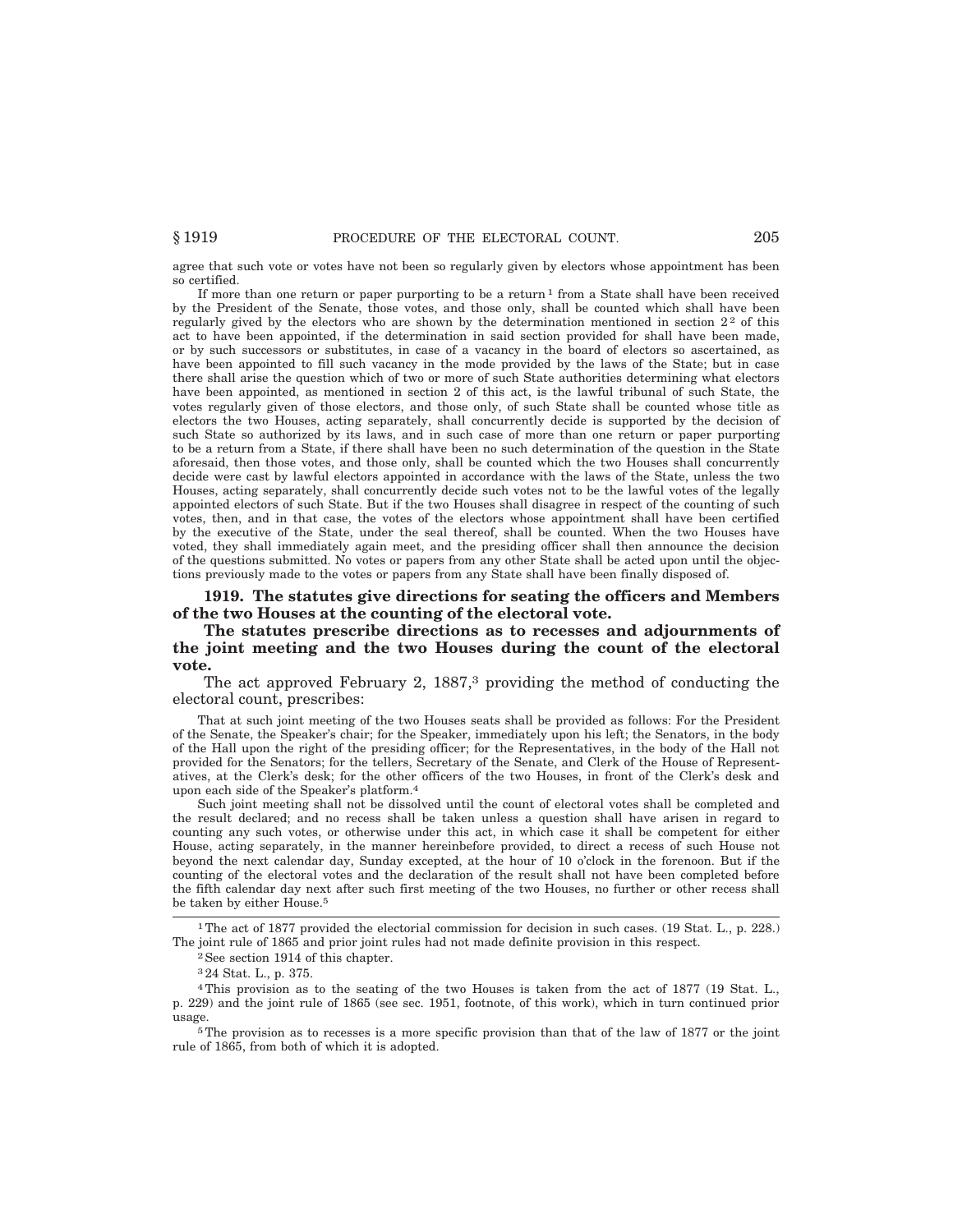**1920. The rule for the seating of officers and Members at a joint session of the two Houses for counting the electoral vote.—**The former joint rule of the House and Senate No. 22,1 dating from February 6, 1865, provided that at the joint session of the two Houses in the Hall of the House for counting the electoral vote seats should be provided as follows:

For the President of the Senate, the Speaker's chair; for the Speaker, a chair immediately upon his left; for the Senators, in the body of the Hall upon the right of the presiding officer; for the Representatives, in the body of the Hall not occupied by the Senators; for the tellers, Secretary of the Senate, and Clerk of the House of Representatives, at the Clerk's desk; for the other officers of the two Houses, in front of the Clerk's desk and upon either side of the Speaker's platform.

The electoral act of 1877<sup>2</sup> embodied the above provisions, as does also the existing electoral law in substantially identical language with the above.<sup>3</sup>

**1921. The President of the Senate preserves order in the joint meeting for the count of the electoral vote.**

**In the joint meeting for the count of the electoral vote no debate is allowed, and no question is put by the presiding officer except to either House on a motion to withdraw.**

The act approved February 2,  $1887<sup>4</sup>$  providing for the conduct of the electoral count, specifies:

SEC. 5. That while the two Houses shall be in meeting as provided in this act the President of the Senate shall have power to preserve order; and no debate shall be allowed and no question shall be put by the presiding officer except to either House on a motion to withdraw.5

**1922. When the two Houses separate to pass on a question arising during the electoral count, there may be two hours of debate, each Member or Senator being confined to five minutes.—**The act approved February 2, 1887,3 establishing a rule for the electoral count, provides:

SEC. 6. That when the two Houses separate to decide upon an objection that may have been made to the counting of any electoral vote or votes from any State, or other question arising in the matter, each Senator and Representative may speak to such objection or question five minutes, and not more than once; but after such debate shall have lasted two hours it shall be the duty of the presiding officer of each House to put the main question without further debate.6

**1923. When the two Houses separate to pass on an objection to counting an electoral vote, the message that the House is ready to receive the Senate again is sometimes sent by the Clerk without special direction.—**On February 12, 1873,<sup>7</sup> during proceedings in the House incident to the determination of objections made in the joint convention to the electoral votes of

<sup>1</sup> Journal, second session Forty-fourth Congress, p. 723.

<sup>2</sup>Second session Forty-fourth Congress House Report No. 108, p. 6; 19 Stat. L., p. 229.

<sup>3</sup> 24 Stat. L., p. 375.

<sup>4</sup> 24 Stat. L., p. 374.

<sup>5</sup>This is a modified form of the provision of the temporary act of 1877 (19 Stat. L., p. 229). The joint rule of 1865 had provided that the President of the Senate should be the presiding officer. (See section 1951, footnote, of this work.)

<sup>6</sup>This provision is taken from the temporary law of 1877 (19 Stat. L., p. 229); but that act provided ten minutes as the limit of debate, instead of five. The joint rule of 1865, while providing for separate action, did not prescribe a rule as to the method of action. (See sec. 1951, footnote, of this work.)

<sup>7</sup>Third session Forty-second Congress, Globe, p. 1301.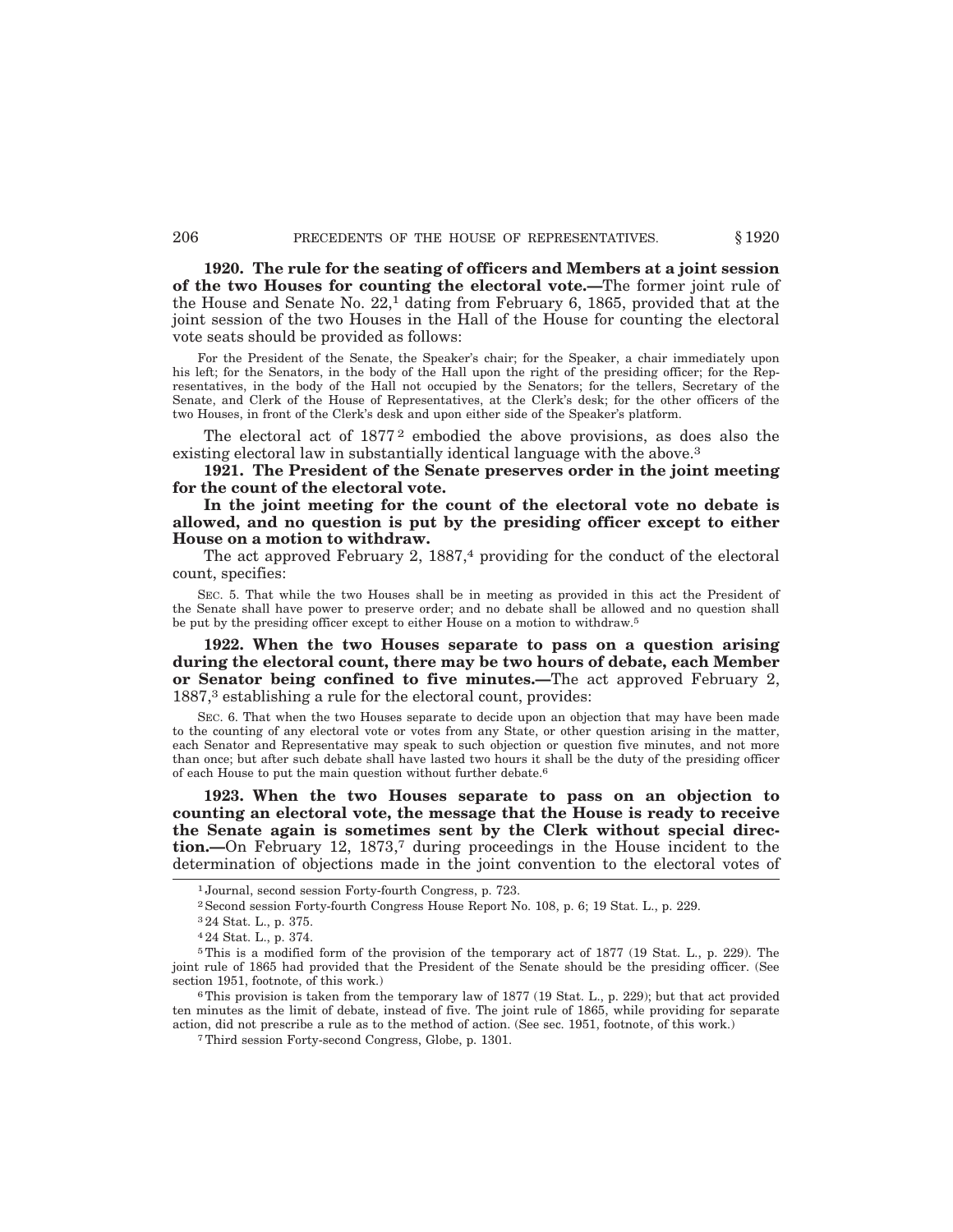the State of Texas, Mr. Henry L. Dawes, of Massachusetts, moved that copies of the resolutions adopted by the House be communicated forthwith to the Senate. And to this Mr. James A. Garfield, of Ohio, suggested the additional provision

that the Senate be informed that the House was ready to receive them.

The Speaker<sup>1</sup> said:

The Clerk intimates that there is no necessity for the order suggested by the gentleman from Ohio. The Clerk makes that notification as a matter of course. \* \* \* If the House has acted on all the business coming from the joint convention the presumption is that the House is ready to receive the Senate.2

**1924. The House, by formal resolutions, declared that there was no power in Congress or elsewhere to revise or change the result arrived at in the joint meeting for counting the electoral vote of 1877.—**On June 14, 1878 3 Mr. Horatio C. Burchard, of Illinois, offered the following preamble and resolution, which were agreed to under suspension of the rules, there being yeas 216, nays 21:

Whereas, at the joint meeting of the two Houses of the Forty-fourth Congress, convened pursuant to law and the Constitution, for the purpose of ascertaining and counting the votes for President and Vice-President, for the term commencing March 4, 1877, upon counting the votes, Rutherford B. Hayes was declared to be elected President and William A. Wheeler was declared elected Vice-President for such term: Therefore,

*Resolved,* That no subsequent Congress and neither House has jurisdiction to revise the action of such joint meeting, and any attempt by either House to annul or disregard such action, or the title to office arising therefrom, would be revolutionary, and is disapproved by this House.

**1925.** On June 14, 1878 4 the House, by a vote of 235 yeas to 14 nays, agreed to the following resolution reported from the Committee on the Judiciary: 5

*Resolved,* That the two Houses of the Forty-fourth Congress, having counted the votes cast for President and Vice-President of the United States, and having declared Rutherford B. Hayes to be elected President and William A. Wheeler to be elected Vice-President, there is no power in any subsequent Congress to reverse that declaration, nor can any such power be exercised by the courts of the United States or any other tribunal that Congress can create under the Constitution.

### **1926. The copies of the electoral votes transmitted to House and Senate in accordance with the law are not among the papers essential at the count.—**On December 6, 1888<sup>6</sup> the Senate discussed the disposition of the

- 2 Earlier in the proceedings the House had by vote directed these things to be done. Globe, p. 1299. 3Second session Forty-fifth Congress, Journal, pp. 1305, 1306; Record, p. 4618.
- 
- 4Second session Forty-fifth Congress, Journal, p. 1307; Record, p. 4619.

This was agreed to by the House, yeas 235, nays 14.

J. Proctor Knott, of Kentucky, dissented from the views of the Judiciary Committee, and submitted his views in the form of a long constitutional argument (second session Forty-fifth Congress, Record, p. 4682). B. F. Butler also dissented in a long argument (second session Forty-fifth Congress, Record, p. 4826).

6Second session Fiftieth Congress, Record, pp. 56, 1368.

<sup>1</sup> James G. Blaine, of Maine, Speaker.

<sup>5</sup>On June 14, 1878 (second session Forty-fifth Congress, Record, pp. 4618, 4619), the Judiciary Committee reported unanimously that, as the electoral vote had been counted by the two Houses of the Forty-fourth Congress, and had declared Hayes and Wheeler elected, ''there is no power in any subsequent Congress to reverse that declaration, nor can any such power be exercised by the courts of the United States, or any other tribunal that Congress can create under the Constitution.''